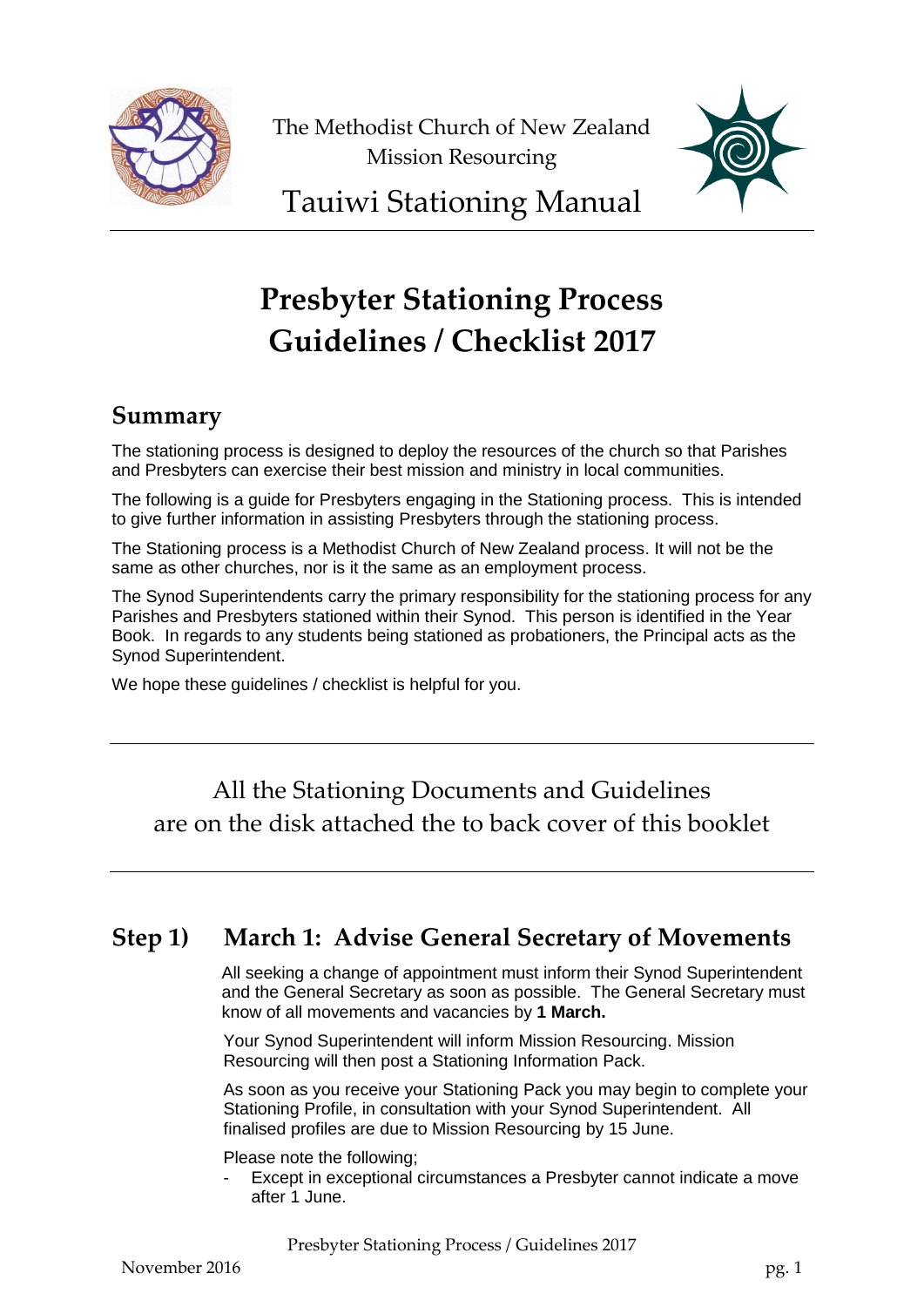Presbyters need to appreciate that by entering the stationing process they are effectively breaking their existing pastoral tie. Only in exceptional circumstances will the stationing committee approve a presbyter staying on in their current appointment once the stationing process has commenced. Presbyters should not, therefore, enter the stationing process in a speculative frame of mind to "have a look at what's available" and then seek to withdraw if nothing meets their approval.

There will be occasions when a presbyter or a parish wishes to withdraw from the stationing process part way through. In such circumstances, it is reasonable to expect that any such request to withdraw should be approved by the Synod Superintendent who will then inform Mission Resourcing immediately and give a reasoned statement at the next stationing committee meeting.

# **Step 2) June 15: Stationing Profiles**

Completed Stationing Profiles are **due to Mission Resourcing by 15 June.**

## **Purpose**

The purpose of the Presbyter Profiles is to;

- Provide an opportunity for you to clarify;
	- **-** Your ministry identity
	- **-** The context/s in which you work best
	- **-** Your areas of giftedness and experience where you can provide leadership
	- **-** Your hopes and priorities for ministry and development in your next appointment
- Provide information to the Tauiwi Stationing Committee and the Parishes when considering the best matchings for Stationing.

## **Process**

 **Once you receive the current profile form begin to complete it, ensuring it is an honest, accurate and current representation of you and that you are proud of it.**

Take your time on your Profile, and discuss any questions it raises with your Supervisor or a Colleague, and your Synod Superintendent or Advocate for Stationing.

Please note that your Profile will be read by many people in the Parishes who are seeking new ministry. Therefore please be aware of;

- Your use of jargon terms and in-house phrases which may not be commonly understood (E.g. JRC, CV, etc)
- Your use of confidential information. Although profiles are treated with care, they are not confidential documents.

 **Choose who will be your Advocate during the Stationing process** The **'Advocate'** is the person speaking on behalf of either a Parish or Presbyter. The Parish or Presbyter needs to be confident that this person will represent them well.

This person would normally be your Synod Superintendent, but could also be;

Your Synod Lay Representative on the Stationing Committee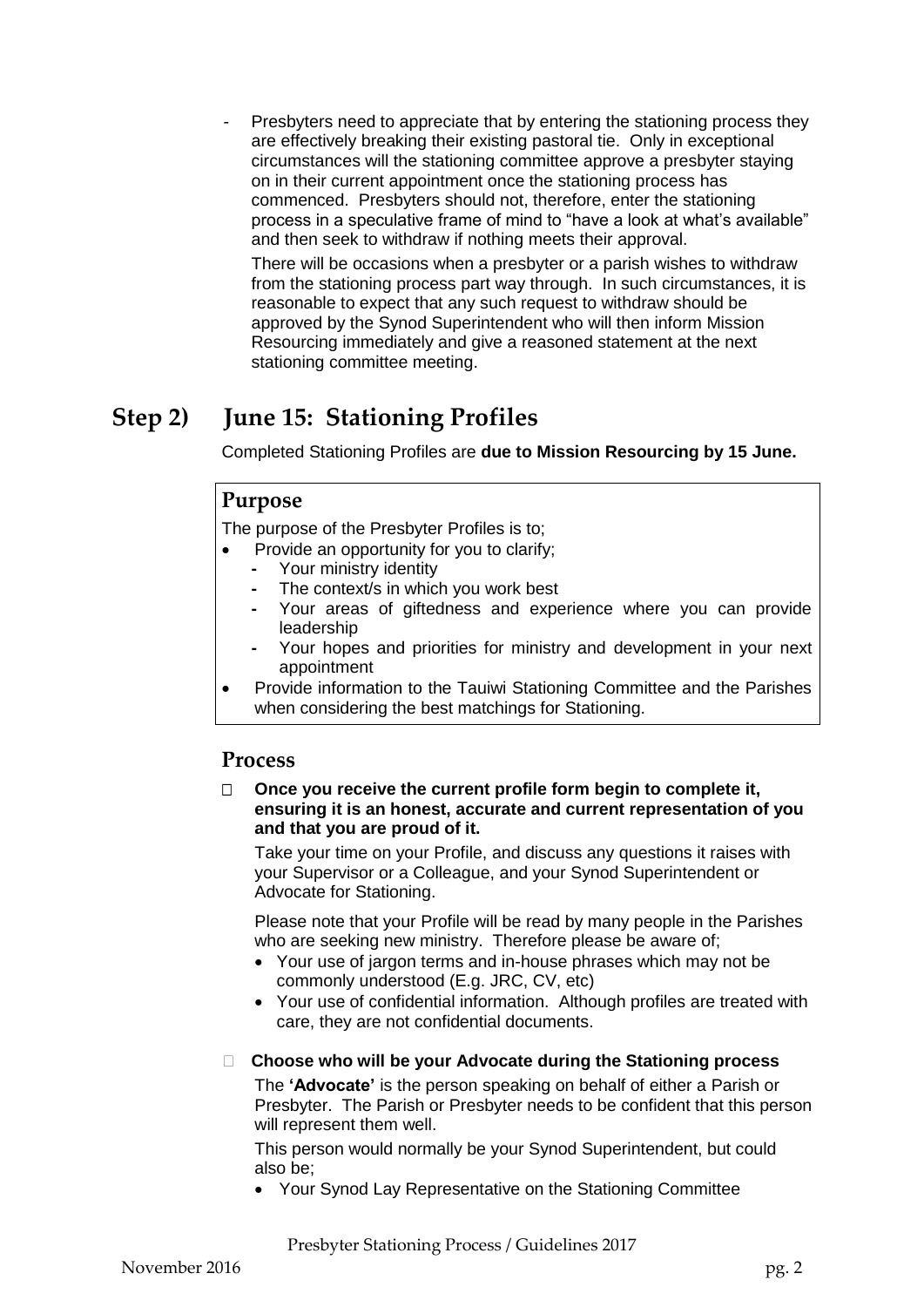- The Superintendent of the Evangelical Network
- The Principal of the Theological College
- The Mission Resourcing Director
- **Decide whether you would like to attend the Tauiwi Stationing meeting (August) as an Observer**

Presbyters and Parishes on the Stationing Sheet may choose to attend the Tauiwi Stationing Meeting (August) as an Observer. The costs will need to be paid by the Presbyter or the Parish.

#### The **'Observer'** must;

- Sit behind their Synod Representatives at the meeting
- Not receive the Stationing worksheets or other Confidential material
- Not participate in the committee discussions, or Time Out, and should not attempt to influence the committee in any way
- Respect the confidentiality of the Committee. Nothing discussed in the committee meetings can be passed on to any other person or group, except what is finally agreed to by the committee. (This is normally only the outcomes of the meeting, observing the embargo agreement of the committee.)

### **Email the completed Profile to your Synod Superintendent before 15 June.**

It is important to ensure that you are proud of your Profile.

Please send it to **your Synod Superintendent before 15 June,** to ensure your Synod Superintendent has enough time to check that all questions are answered clearly and then complete the Synod Superintendent section, before forwarding it to Mission Resourcing by the due date.

### **Set a date to meet with your Synod Superintendent to discuss, consider & identify Possible Matches.**

### **Notes;**

Once Mission Resourcing receives all the completed profiles, copies will be made and then posted out in packs to the Parishes and Presbyters on the Stationing Sheet, and the members of the Tauiwi Stationing Committee.

# **Step 3) August 15: Possible Matches**

Possible Matches are due to Mission Resourcing by **15 August.**

## **Purpose**

In reading the profiles, the intention is that you look for matchings to your gifts, skills and ministry styles.

A **Good Match** is one that takes into account the effective use of the Presbyters skills, is theologically compatible, with an alignment between the vision and mission of the Parish and the vision of the Presbyter.

The Stationing Committee will then meet in August to match the Parishes and Presbyters together, taking into account all the information received including the Possible Matches, Stationing Matrix, Profiles, Synod Strategies, etc.

The final matching of a Presbyter and a Parish belongs to the Conference.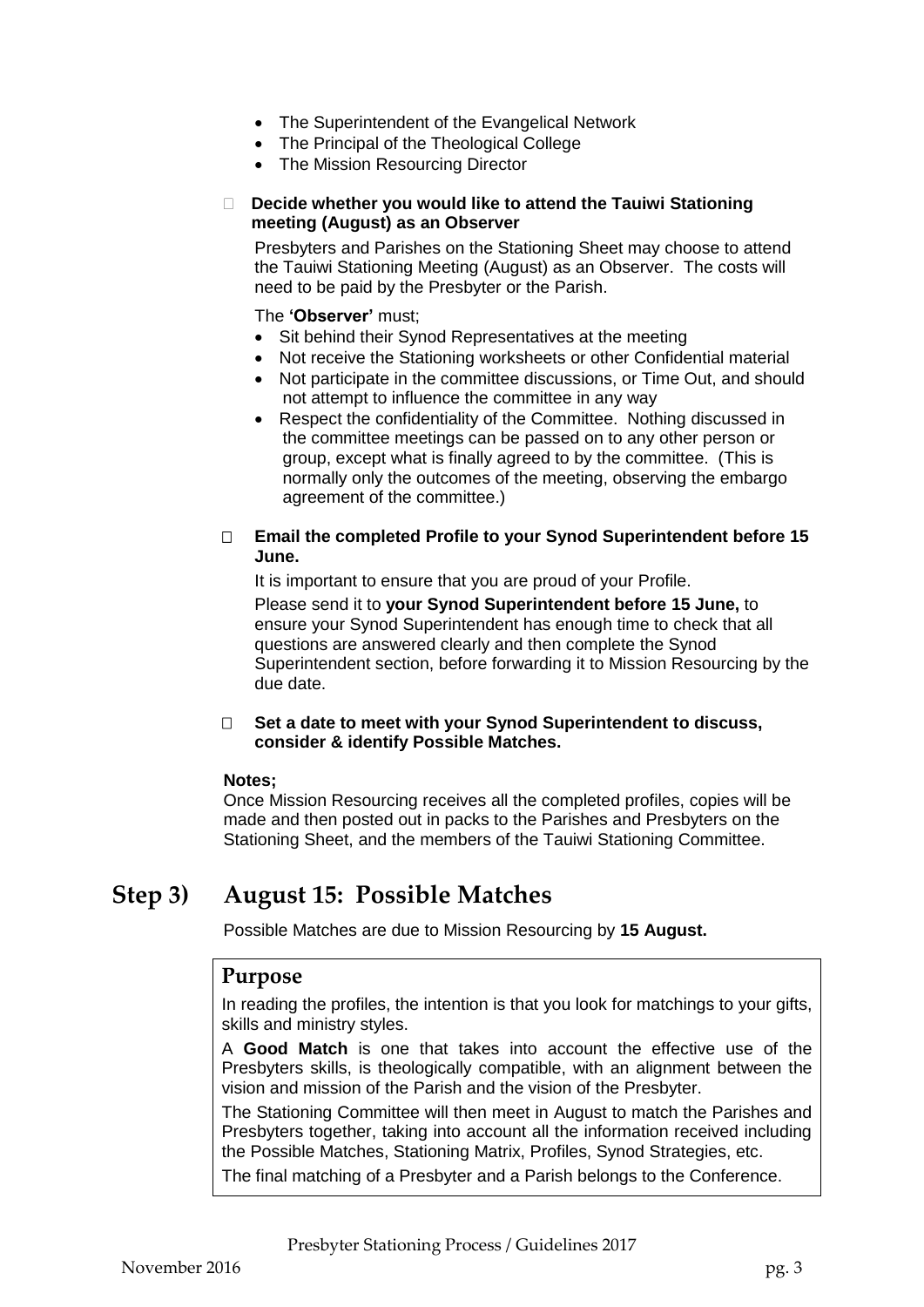### **Please note;**

- Profiles should be treated with care and must be destroyed once stationing has been confirmed at Conference.
- Your Synod Superintendent can guide you through the selection of Possible Matches and will provide you with extra data or obtain it for you if required**. You must not contact people from the Parish as if they were referees**. If you use data that is not factual regarding a Parish then you and your source of information can be challenged. It is acceptable to consider intuition or 'hunches', but discuss these with your Synod Superintendent in case you are wrong.
- All responses regarding Possible Matches are confidential to the Synod Superintendents and the Tauiwi Stationing Committee.

### **Process**

- **Read and study all the Parish profiles carefully.**
- **Identify up to four Possible Matches (preferably more than two), in consultation with your Synod Superintendent.**

Please also indicate to your Synod Superintendent a response to all other Parish Profiles, not just your considered matches.

# **Step 4) August 29-30: Tauiwi Stationing Meeting**

The Tauiwi Stationing Meeting takes place from **29-30 August.**

## **Purpose**

The Tauiwi Stationing Committee does its work in the context of the whole Church; Presbyters, Parishes, Synods and the Connexion.

The purpose of the Tauiwi Stationing (August) Meeting is to match the Parishes and Presbyters together, taking into account all the information received including the Possible Matches, Stationing Matrix, Profiles, Synod Strategies, etc.

Please note that the committee can also consider any Presbyter not already on the Stationing Sheet, but who has completed six years in their current appointment.

The matches will be communicated to each of the Parishes and Presbyters by their Synod Superintendent once the meeting is completed.

If you have been matched, the next step is the Face to Face meeting.

If not, then your Synod Superintendent will investigate any other possible matches available.

#### **If you would like to attend the Tauiwi Stationing (August) Meeting as an Observer, please inform your Synod Superintendent and Mission Resourcing as soon as possible.**

For more information please refer to the information about Observers, which is listed under the Stationing profile section.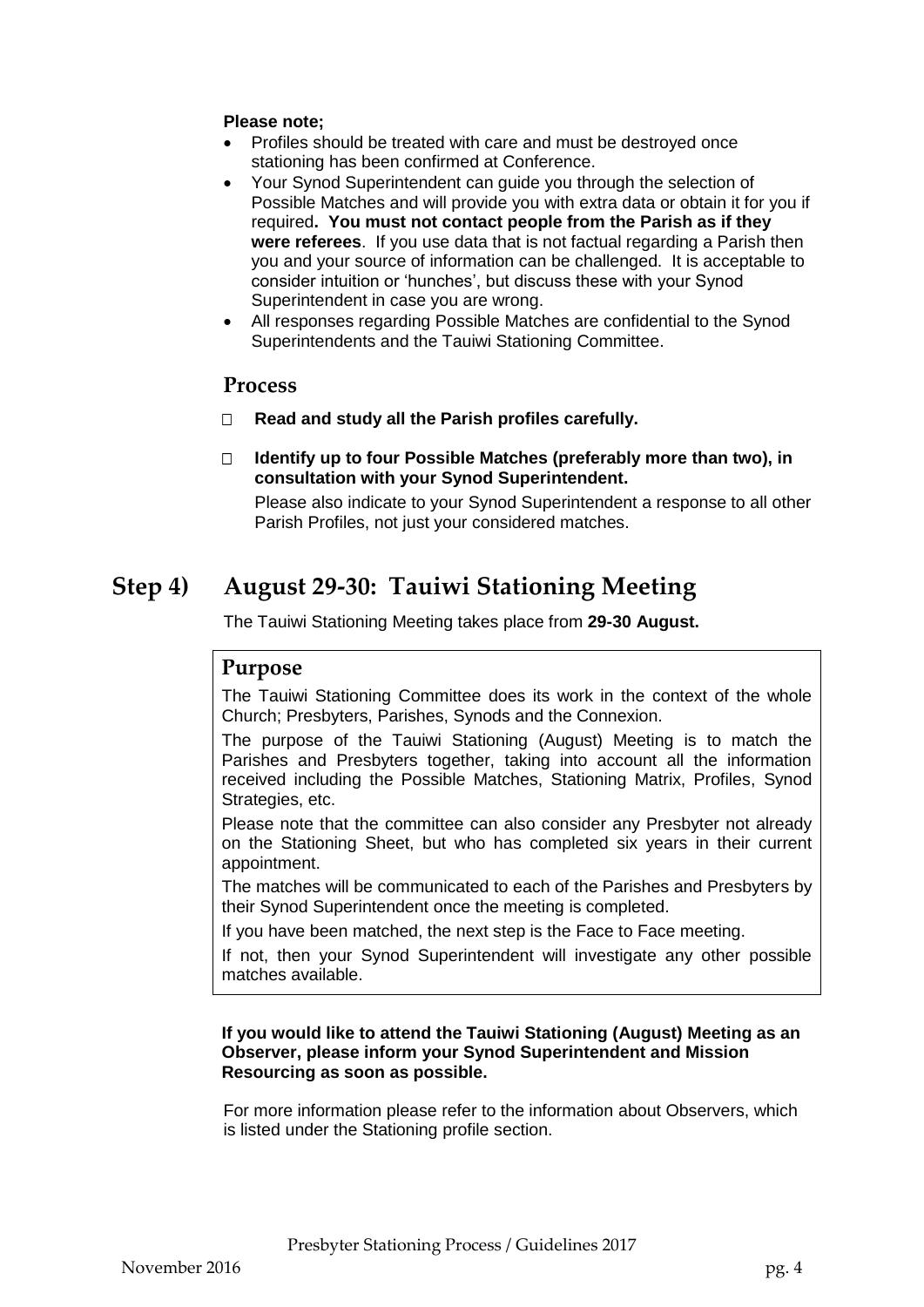# **Tauiwi Stationing (August) Meeting Guidelines**

- The content of the **Stationing Worksheet** is not for circulation or discussion outside the Stationing Committee and must not be shared with any Observers. The **Stationing Worksheet** will be collected and destroyed at the end of the meeting.
- The **Stationing Worksheet** will be embargoed for a period of time agreed to at the end of the meeting; this must be respected by all Committee members and Observers. The embargo period is used by the Synod Superintendents and Synod Lay Representatives to communicate the results to their Parishes and Presbyters concerned.
- The Committee relies on accurate information that is shared as widely as possible. The Profiles must form the basis of this and be as complete and accurate as possible. Any further information to be shared should be agreed to between the Stationing Advocate and the Parish / Presbyter concerned.
- Any person acting as an **Advocate** for a Presbyter or Parish is encouraged to write in full any statement they intend on making. If it is likely to contain new information, or sensitive data, then the Advocate must ensure that the Presbyter or Parish concerned has seen what is going to be said, and had the opportunity to contest or endorse the comments. If points of view cannot be reconciled, then the Presbyter concerned should be encouraged to ask another person from the Stationing Committee to Advocate for them.
- **Time out** can be called by any Committee member of Stationing if there is a need to clarify an issue. It could be for a Synod or other group to take a moment to reflect on the strengths or weaknesses of a particular suggested matching. The work of the Stationing Committee stops during Time Out. At the end of Time Out the person who called the Time Out reports to the whole Committee.

# **Tauiwi Stationing Committee**

## **Tauiwi Stationing Committee members:**

The Tauiwi Stationing Committee does its work in the context of the whole Church; Presbyters, Parishes, Synods and the Connexion. Members include; Synod Superintendents and one other lay representative from each Synod, Superintendent of the Evangelical Network, the General Secretary, Tauiwi Executive Officer, Director/s of Mission Resourcing, Principal of the Theological College, President and Vice President.

### **President and Vice President:**

The President and Vice President are the chairpersons for the meeting. They are responsible for ensuring that each matching is approved. They are not able to advocate for any Presbyter, Deacon or Parish.

### **General Secretary:**

The General Secretary has the responsibility of recording all the suggested matches, which he/she will need to read out to ensure that all the details are correct. The General Secretary will advise the Stationing Committee on any legal matters or reports from the Pastoral Committee and will report to Conference. The General Secretary is not able to advocate for any Presbyter, Deacon or Parish.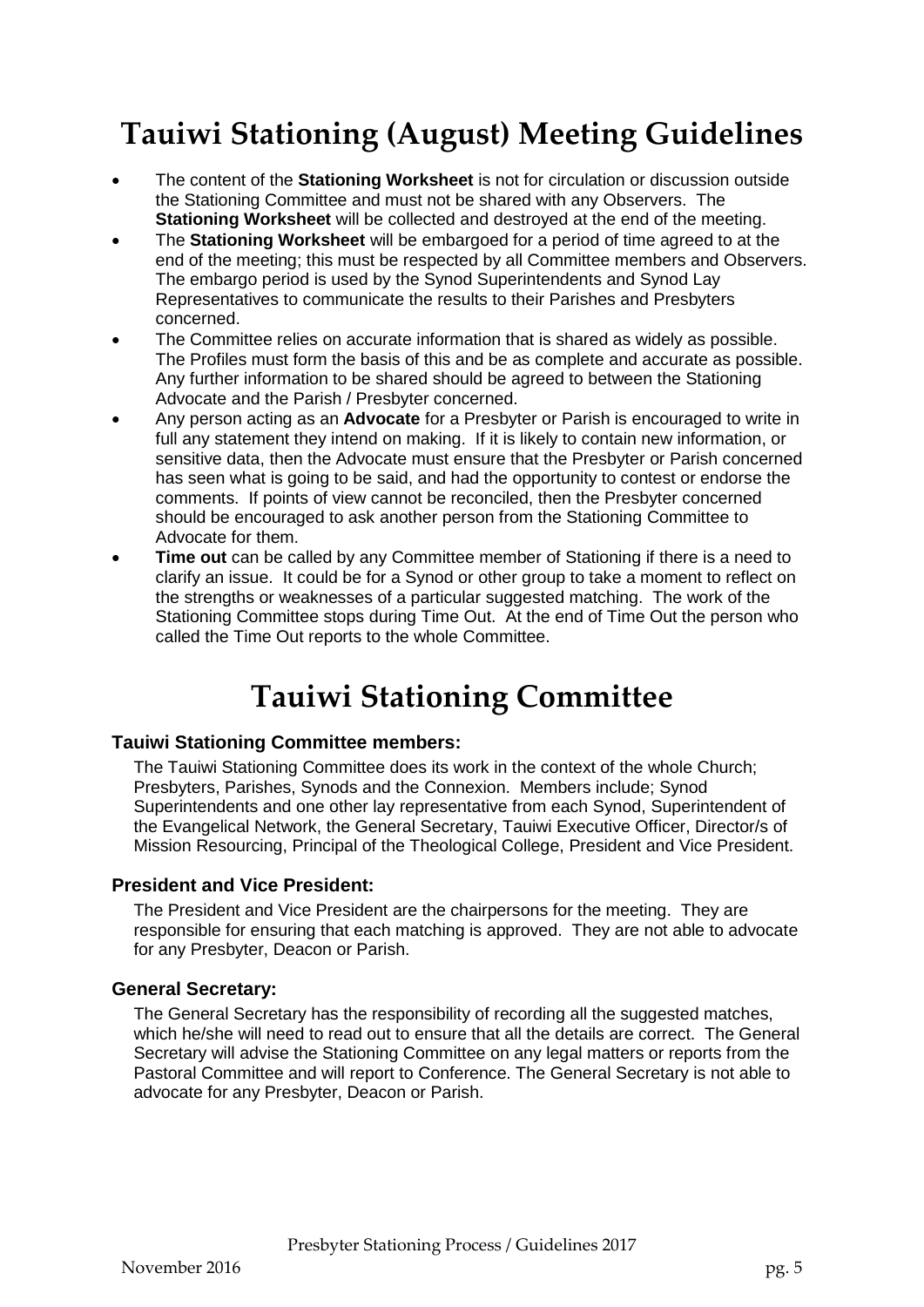# **Step 5) October 17: Face to Face Meetings**

Face to Face Meetings must be completed by **17 October.**

The Face to Face meeting is conducted on the basis that this is the best Possible Match for the Presbyter and Parish.

## **Purpose**

The purpose of Face to Face meetings is to affirm the provisional matching made by the Tauiwi Stationing Committee by;

- Beginning to develop a relationship
- Developing a shared understanding regarding leadership styles and expectations
- Clarifying the Presbyter or Deacon's tasks in this particular Parish, and to clarify their expectations of the Parish
- Identifying any relevant issues arising from the discussion or the profiles

This meeting is not an interview, nor is there a trial preaching service. It is a creative and open conversation, seeking to determine if the profiles match.

Parishes vary in their understandings of the many aspects, roles and tasks involved in ordained ministry. So it is important to identify the expectations for each particular situation. Clarification at this point will help to develop openness and trust, strengthen the ministry of the whole Parish, and minimize conflict later in a ministry.

Any notes gathered at the meeting indicating any changes to profiles, ministry descriptions or any other agreements, should be recorded by the Synod Superintendent and sent to the Parish, Presbyter and Mission Resourcing. These notes are kept for purposes of Lay – Clergy dialogues or first year and subsequent reviews.

Please note: Any agreements (E.g. Housing) made at the Face to Face meeting must stand for the first year of ministry, unless significant changes arise.

Your Synod Superintendent will inform Mission Resourcing of the outcome of the Face to Face meeting which will either confirm the appointment or not.

## **Roles**

The Face to Face meeting involves the;

- Presbyter being appointed
- Parish Leaders
- Congregation members
- Synod Superintendent
- Other Synod Staff (Optional)
- The Chair person

The Presbyter goes to the Face to Face meeting with the support of the Tauiwi Stationing Committee as the best possible match in terms of the staff and positions available.

The Synod Superintendent of the Parish has a key role in this process, and is responsible for ensuring that the process is set up and conducted with sensitivity and honesty.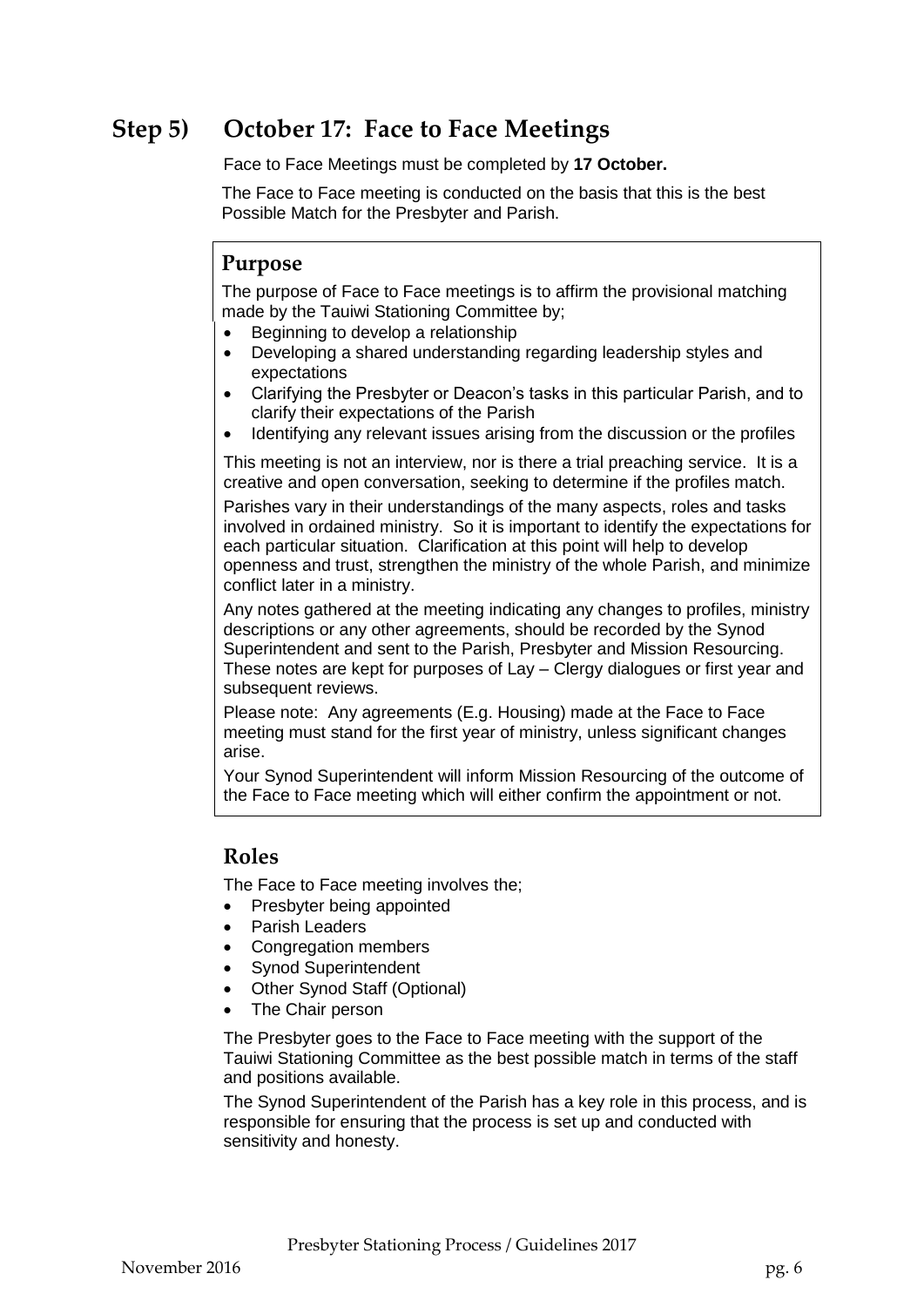Note: An incumbent Presbyter or Lay Supply or Appointment must not be involved in any part of the stationing decision-making process relating to his or her successor, and in particular the Face to Face meeting process.

## **Costs**

Travel and reasonable accommodation costs for;

- The Presbyter, will be paid by the Connexional Office (Please note that the Presbyter may be billeted)
- The Spouse / Partner / or other significant person (where there is no spouse or partner) of the Presbyter, will be paid by the Parish
- The Synod Staff (Synod Superintendent and Lay Representative), will be paid by the Synod

## **Process**

 **Work in consultation with your Synod Superintendent to organise a mutually agreed date, time and venue for the Face to Face meeting.** 

Please note that various meetings may need to take place as part of the Face to Face meeting. This may take a full day or maybe 2 days to complete well.

Included in the Face to Face process shall be;

- An opportunity to view the Church property, the parsonage, and any other property considered significant to the mission and ministry of the Parish
- A meeting with the Parish Stewards or their Co-operating Venture equivalents and any other stationed, ordained staff, or Ministry team personnel
- A meeting with the Parish Council and / or Parish Leaders' meeting personnel
- A meeting with Congregational members of groups within the Parish (E.g. Youth groups, worship committee, etc)
- A meal with Congregational members (Optional)
- A special Congregation Meeting, which is normally the final meeting which makes the final decision on behalf of the Parish
- **Ensure that you fully understand the Face to Face meeting process and that you are well prepared**
- **Ensure that you take notes at the meeting, especially noting any agreements made. Please check these with the Parish and Synod Superintendent at the time.**

Please note: Any agreements (E.g. Housing) made at the Face to Face meeting must stand for the first year of ministry, unless significant changes arise.

 **Ensure that you meet with your Synod Superintendent before the conclusion of the final Face to Face meeting, to discuss your decision as to whether there is a match or not and the reason for your decision.**

Please note: If the Face to Face is unsuccessful your Synod Superintendent in consultation with the Mission Resourcing Directors will investigate any other possible matches.